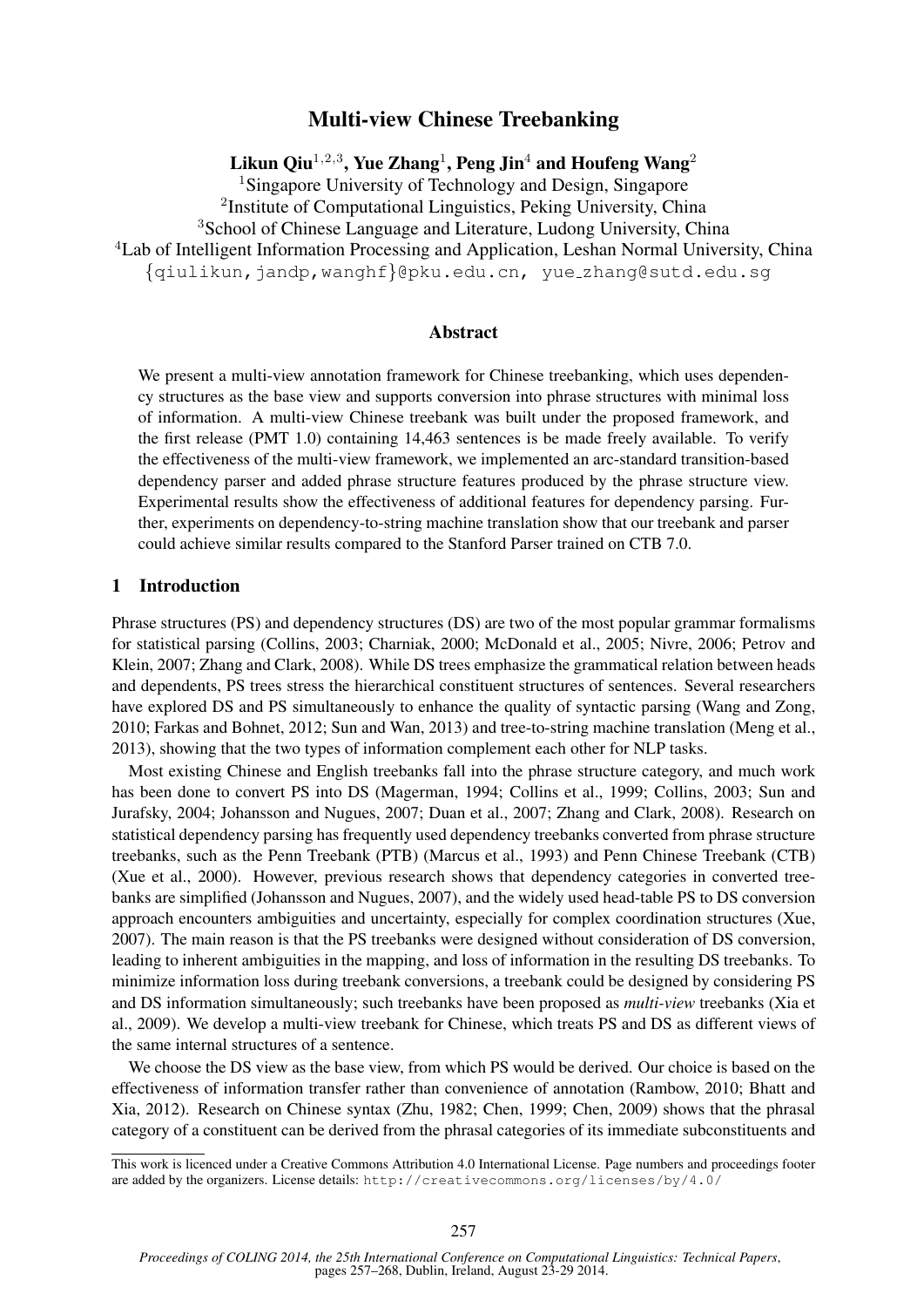| <b>PKU POS</b>                                                    | Our POS                  |
|-------------------------------------------------------------------|--------------------------|
| Ag, a, ad, ia, ja, la                                             | a (adjective)            |
| Bg, b, ib, ib, jm, lb                                             | b (distinguishing words) |
| Dg, d, dc, df, id, id, Id                                         | d (adverb)               |
| m, mq                                                             | m(number)                |
| n, an, in, jn, ln, Ng, vn, nr, kn                                 | $n$ (noun)               |
| $Qg,q$ , qb, qc, qd, qe, qj, ql, qr, qt, qv, qz                   | q (measure word)         |
| Rg, r, r, ry, ryw, rz, rzw                                        | $r$ (pronoun)            |
| Tg, t, tt                                                         | t (temporal noun)        |
| u, ud, ue, ui, ul, uo, us, uz, Ug                                 | u (auxiliary word)       |
| v, iv, im, jv, lv, Vg, vd, vi, vl, vq, vu, vx, vt, kv             | $v$ (verb)               |
| w, wd, wf, wj, wk, wky, wkz, wm, wp, ws, wt, wu, ww, wy, wyy, wyz | w (punctuation)          |

Table 1: Mapping from PKU POS to our POS.

the dependency categories between them (for terminal words, parts-of-speech can be used as phrasal categories). Consequently, in Chinese, the canonical PS, containing information of constituent hierarchies and phrasal categories, can be derived naturally from the canonical DS. As Xia et al. (2009) stated, a rich set of dependency categories should be designed to ensure lossless conversion from DS to PS. When the information of PS has been represented in DS explicitly or implicitly, we can convert DS to PS without ambiguity (Rambow et al., 2002).

Given our framework, a multi-view Chinese treebank, containing 14,463 sentences and 336K words, is constructed. This main corpus is based on the Peking University People's Daily Corpus. We name our treebank the Peking University Multi-view Chinese Treebank (PMT) release 1.0. To verify the usefulness of the treebank for statistical NLP, a transition-based dependency parser is implemented to include PS features produced in the derivation process of phrasal categories. We perform a set of empirical evaluations, with experimental results on both dependency parsing and dependency-to-string machine translation showing the effectiveness of the proposed annotation framework and treebank. We make the treebank, the DS to PS conversion script and the parser freely available.

## 2 Annotation Framework

#### 2.1 Part-of-speech Tagset

Our part-of-speech (POS) tagset is based on the Peking University (PKU) People's Daily corpus, which consists of over 100 tags (Yu et al., 2003). We simplify the PKU tagset by syntactic distribution. The simplified tagset contains 33 POS tags. The mapping from the original PKU POS to our simplified POS is shown in Table 1. For instance, *Ag* (adjective morpheme), *ad* (adjective acting as an adverb), *ia* (adjective idioms), *ja* (adjective abbreviation) and *la* (temporary phrase acting as an adjective) are all mapped to one tag *a* (adjective). A set of basic PKU POS tags, including *c* (conjunction), *e* (interjection), *f* (localizer), *g* (morpheme), *h* (prefix), *i* (idiom), *j* (abbreviation), *k* (suffix), *l* (temporary phrase), *nr* (personal name), *nrf* (family name), *nrg* (surname), *ns* (toponym), *nt* (organization name), *nx* (non-Chinese noun), *nz* (other proper noun),  $o$  (onomonopeia),  $p$  (preposition),  $q$  (measure word),  $r$  (pronoun),  $s$  (locative),  $x$ (other non-Chinese word),  $y$  (sentence final particle),  $z$  (state adjective), are left unchanged.

## 2.2 Dependency Category Tagset

In a DS, the modifier is tagged with a dependency category, which denotes the role the modifier plays with regard to its head. The root word of a sentence is dependent on a virtual root node *R* and tagged with the dependency category *HED*. Table 2 lists the 32 dependency categories used in our annotation guideline. These categories are designed in consideration of PS conversion with minimal ambiguities, and can be classified according to the following criteria:

(1) whether the head dominates a compound clause (i.e. has an IC modifier) in the PS view. According to this, dependency categories can be *cross-clause* or *in-clause*. For instance, in Figure 1, the last punctuation ( $\circ$ ) is labeled with the *cross-clause* tag *PUS*, and its head dominates an *IC* modifier. (2) the relative position of the modifier to the head. According to this, dependency categories can be *left*, *right* or *free*. For instance, the *LAD, SBV, ADV, COS, DE and ATT* labels in Figure 1 are all *left*. The *VOB* label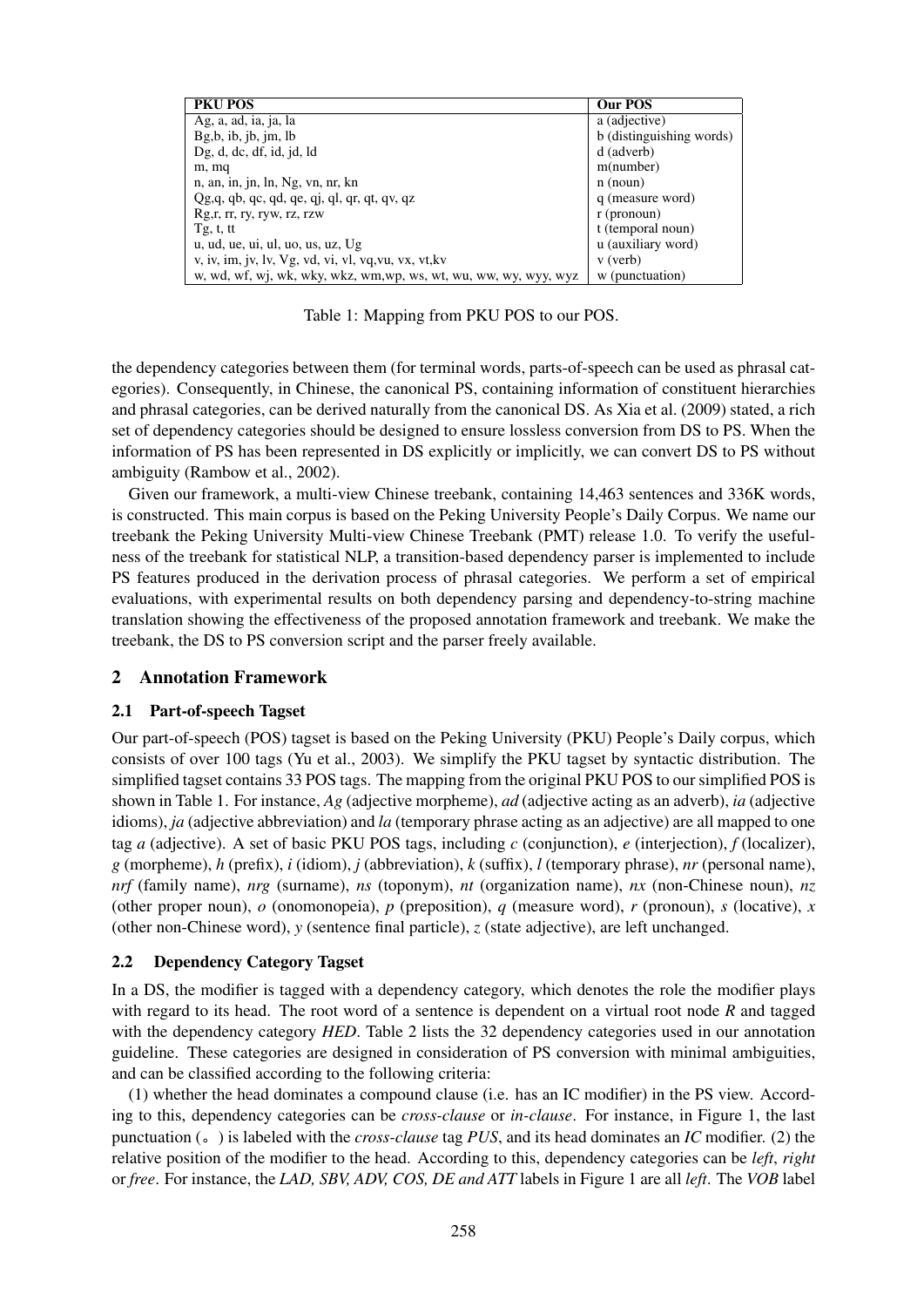| <b>Tag</b> | <b>Description</b>                         | Tag         | <b>Description</b>                  |
|------------|--------------------------------------------|-------------|-------------------------------------|
| ACT        | action object                              | <b>LAD</b>  | left additive                       |
| <b>ADV</b> | adverbial                                  | МT          | modality and time                   |
| APP        | appositive element                         | <b>NUM</b>  | number                              |
| ATT        | attribute                                  | POB.        | propositional object                |
| CMP        | complement                                 | <b>PUN</b>  | punctuation                         |
| COO        | other coordination element                 | <b>PUS</b>  | cross-clause punctuation            |
| $\cos$     | share-right-child coordination element     | QUC         | post-positional quantity            |
| DE         | de (modifier of 的(special function word))  | <b>OUCC</b> | non-shared post-positional quantity |
| DEI        | dei (modifier of 得(special function word)) | <b>OUN</b>  | quantity                            |
| DI         | di (modifier of 地(special function word))  | <b>RAD</b>  | right additive                      |
| <b>FOC</b> | focus                                      | <b>RADC</b> | non-shared right additive           |
| <b>HED</b> | root of a sentence                         | <b>RED</b>  | reduplicate element                 |
| IC         | independent clause                         | <b>SBV</b>  | subject                             |
| <b>IOB</b> | indirect object                            | <b>TPC</b>  | topic                               |
| IS.        | independent structure                      | <b>VOB</b>  | direct object                       |
| <b>ISC</b> | non-shared independent structure           | VV          | serial verb construction            |

Table 2: Proposed dependency category set.

is *right*, while the *PUS, PUN, IC* labels are *free* and can lie on both sides. (3) whether the modifiers of a head follows the right-to-left order when combined with the head for deriving the PS structure. According to this, dependency categories can be *special* (not following the right-to-left order) or *common*. For instance, in Figure 1, the word "观察 (observe)" was labeled with the *special left* tag *COS*, because it is combined with its head " $\angle$ k (consider)" before " $\angle$ k (consider)"'s VOB modifier on the right.

Combining the three perspectives, the 32 dependency categories can be classified into 8 classes. Categories in different classes have different priorities when attached to the head word during PS conversion.

(1) *Special left* (2 labels): COS and RED. If there is a word tagged with the special left category, all the words between this word and its head word should be taken as *special left*.

(2) *Common left* (13 labels): ADV, APP, ATT, DE, DI, FOC, NUM, QUN, SBV, TPC, VV, PUN and IS. For instance, "就要 (must)" in Figure 1 is labeled with the *common left* tag ADV and follows the right-to-left order, being combined with its head "善于 (be good at)" after "体贴 (consider)".

(3) *Common left cross-clause* (5 labels): ADV, SBV, LAD, TPC and IS. A *common left cross-clause* modifier can also act like common left in-clause, but not vice versa.

(4) *Common right* (7 labels): ACT, CMP, DEI, IOB, MT, POB and VOB. For instance, the word "% 理 (psychology)" in Figure 1 is labeled with  $VOB$  and follows the right-to-left order.

(5) *Special right* (4 labels): QUC, RAD, PUN, IS. In particular, PUN and IS are common categories when appearing on the left side but special categories on the right side of the head.

(6) *Special right* (attached before COO) (3 labels): QUCC, RADC and ISC. These categories differ from those in the previous class in that they would be combined to the head before COO modifiers.

(7) *Free cross-clause* (2 labels): IC, PUS. IC is a clausal category and so can be used to connect two clauses. PUS denotes cross-clause punctuations.

(8) *Common left coordination* (2 labels): COO and LAD.

#### 2.3 Rules for Annotating Punctuations

To resolve the ambiguity of finding the head of a punctuation, we make the following rules.

(1) Coupled punctuations (e.g. brackets and quotation marks) take the head word of the phrase between the two punctuations as their head.

(2) Full stops, question marks, exclamatory marks and semicolons take the topmost head word (without violating projectivity) on their left as their heads.

(3) Commas take the nearest word on the right with HED or IC, or the topmost head words on the right (if there is no right node tagged with HED or IC), or the nearest words on their left tagged with HED or IC as their heads, all under the condition of not breaking projectivity.

(4) Colons take the topmost head word (without violating projectivity) on their right as their heads.

(5) Slight-pause marks  $($ ,  $)$  take the head of the COO or COS constituent on their left as their heads.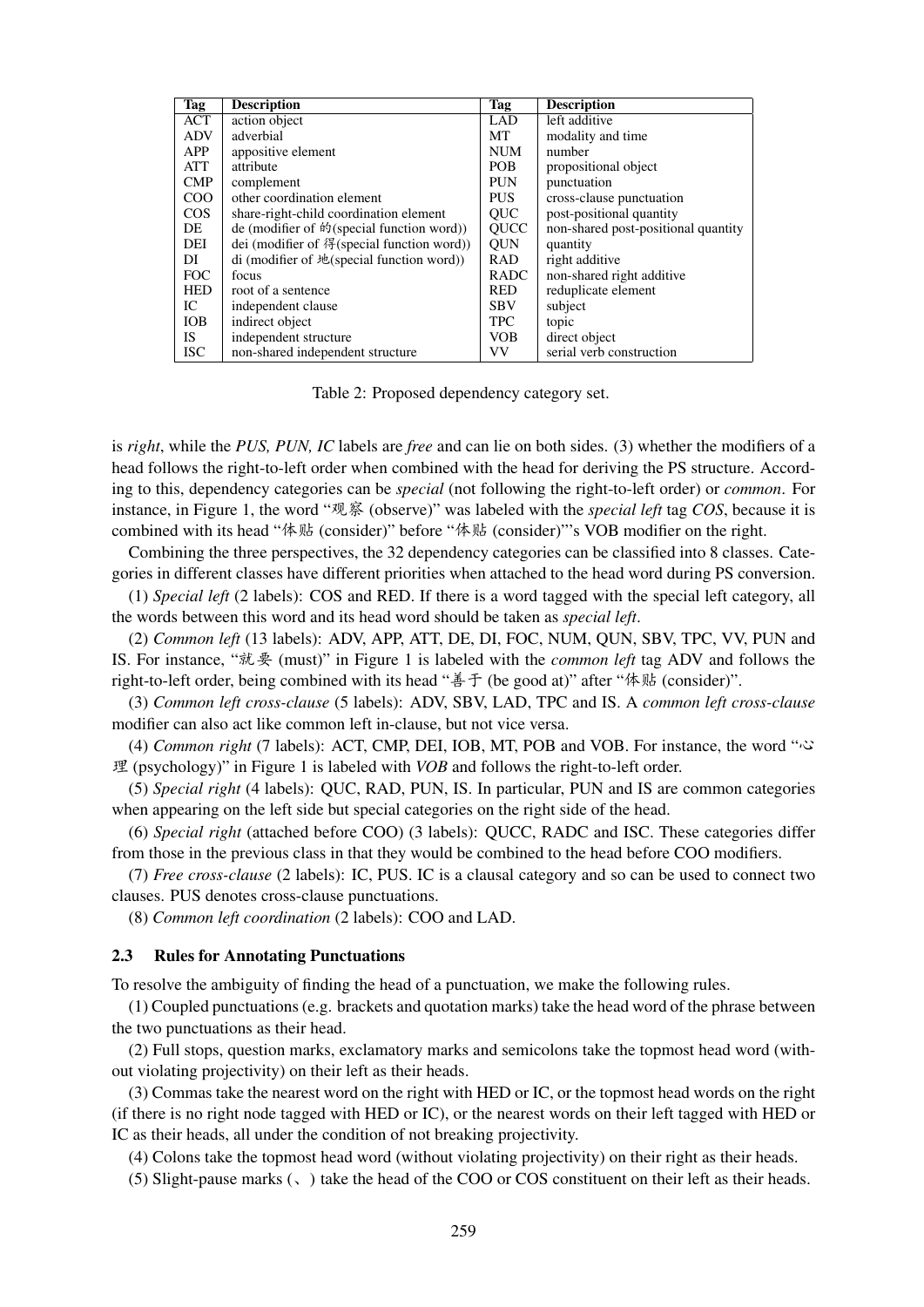## 3 Automatic Derivation of Phrase Function and Hierarchy

In our treebank, DS is represented explicitly and PS implicitly. The conversion from DS to PS consists of two steps. First, a binary PS hierarchy is generated bottom-up according to the DS. Second, each non-terminal node in the hierarchy is tagged with a phrasal tag (e.g. NP, VP) based on manual rules. We adopt the PS tagset of the CTB (Xue et al., 2000) for our treebank.

## 3.1 Derivation of Phrase Hierarchy

## 3.1.1 Derivation Algorithm

The PS trees in our grammar are binary-branching, making the derivation of hierarchical PS from DS relatively straightforward. With leaf nodes being pre-terminals, a PS is derived bottom-up by recursive combinations of neighbouring spans according to the dependency links in a sentence. In this process, a head word is always combined with the nearest modifier that is currently not in the constituents it dominates. The only ambiguities lie in the orders in which neighbouring PS are combined to form a larger PS, which can be denoted as  $(A (B C))$  versus  $((A B) C)$ , with A, B, and C being three neighbouring spans. For the above ambiguity to exist, the head word for each span must bare the dependency links  $(A \cap B \cap C)$ , with the head word of B being the head of those of A and C.

In most cases, the (A (B C)) structure is chosen. An intuitive example is that a verb is first combined with the object (VOB, a *common right* category) to form a VP, before being combined with the subject (SBV, a *common left* category) to form an IP. One example of ((A B) C) structures is the coordination structure shown in Figure 1, where the spans headed by " $\mathcal{R}\hat{\mathcal{R}}$  (observe)" and " $\mathcal{S}\mathcal{L}$  (psychology)" are combined after those by "观察 (observe)" and "体贴 (consider)", due to the fact that " $\circ$  理 (psychology)" is a shared object to the coordinated verbs, linked by a COS (a *special left* category) arc. In general, the modifiers of a given head are attached according the following priorities:

(1) the *special left* category > (2) the *common right* category > (3) the *common left* category > (4) the *special right* category before COO > (5) the *common left* coordination category > (6) the other *special right* category > (7) the *free cross-clause* clausal category (IC) > (8) the *common left cross-clause* category > (9) the *free cross-clause* punctuations (PUS).

## 3.1.2 A Case Study: Generating the Hierarchy of Coordination Structure

We take coordination structures as an example to illustrate the PS hierarchy generation process. Typically, researchers treat the rightmost conjunct as the head of a coordinate structure. However, doing so introduces modifier scope ambiguities when modifiers are also attached to the rightmost head. Vice versa, treating the leftmost conjunct as the head will lead to ambiguities when modifiers attached to the left head (Che et al., 2012). Another choice is treating the conjunction as the head (Huang et al., 2000; Xue, 2007). However, this is usually not preferred since it makes parsing more difficult and a choice still has to be made between the left and right elements when there is no conjunction in a coordinate structure (Xue, 2007). Our strategy is as follows: (1) Choose the rightmost conjunct as the head to eliminate the ambiguities when the modifiers are attached to the left; (2) Classify coordinate structures into common coordinate structures (COO) and sharing-right-child coordinate structures (COS). COO words are taken as *common left* nodes (as shown in Figure 2), while COS words are *special left* nodes (as shown in Figure 1). Doing so avoids the aforementioned scope ambiguities for modifiers.

## 3.2 Derivation of Phrasal Category

Several Chinese linguists discuss the issue of deriving phrasal categories from the syntactic categories of the PS and DS context. Both Zhu (1982) and Chen (1999) state that if two phrases have constituents with the same phrasal categories and the dependency types between them are also the same, the phrasal categories of their combinations must be the same. Consequently, it is natural to derive the category of a phrase from the phrasal categories of the immediate constituents and the dependency type between the constituents. We make a set of rules for the derivation, each being a DS pattern/phrasal type pair. The DS pattern is a modifier-head link with associated information such as the dependency category (DepCate)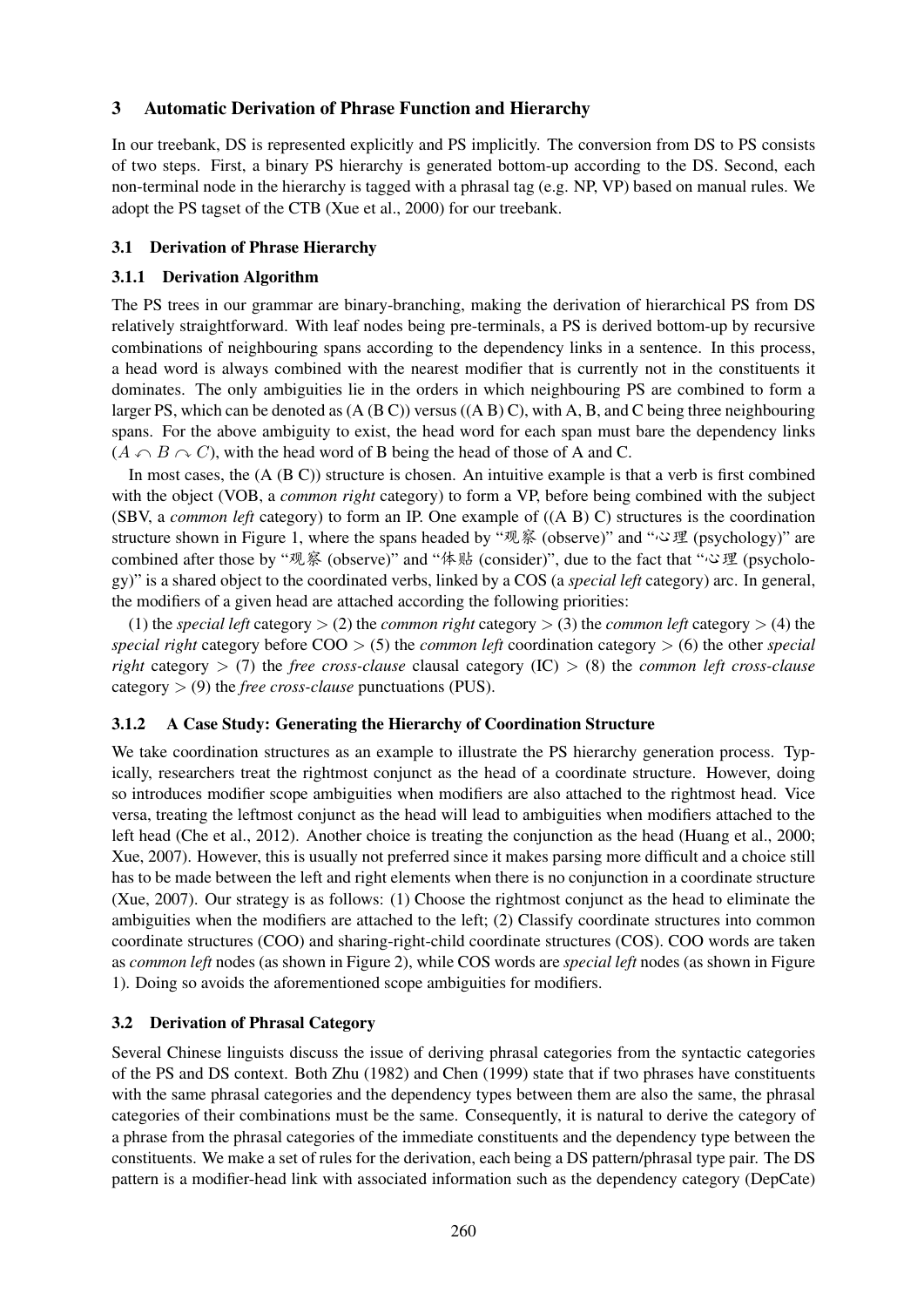

Figure 1: An instance of DS-PS conversion (而 (moreover) 乘务员 (crew) 就要 (must) 善于 (be good at) 观察 (observe) 体贴 (consider) 乘客 (passenger) 的 ('s) 心理 (psychology) , 适时 (timely) 提供 (provide) 优质 (quality) 服务 (service)). "!" denotes the head constituent.



Figure 2: A second instance of DS-PS conversion ( $\hat{\pi}$ ) (new)  $\hat{\pi}$ ) (de, an auxiliary word)  $\hat{\pi}$  (one)  $\hat{\pi}$  (year) 将 (will) 是 (be) 充满 (be full of) 生机 (vitality) 、 充满 (be full of) 希望 (hope) 的 (de, an auxiliary word)  $\sim$  (one)  $\hat{F}$  (year) ). "!" denotes the head constituent.

and the phrasal categories (POS tags for terminial nodes) of the subphrases that the modifier and head dominates. Some high-frequency rules are listed in Table 3.

For instance, the phrasal category of  $\tilde{\mathcal{R}}$  (be full of)  $\pm \pi$  (vitality) in Figure 2 is *VP* using the rule (v-NP-VOB, VP). Executing the derivation algorithms in Section 3.1 and derivation rules in Section 3.2, a DS in the proposed framework can be converted into corresponding PS, as shown in Figure 1 and 2.

#### 4 The Annotation Process of PMT

According to the proposed schema, we constructed the multi-view Chinese treebank (PMT), version 1.0, which contains about 14,463 sentences and 336K words, and supports both the PS view and DS view. Our treebanking is based on the work of Yu et al. (2003), who built a segmented and POS-tagged Chinese corpus (the PFR Corpus), and released a sub-corpus containing about 1.1M words for free<sup>1</sup>. We choose the previous 14,463 sentences from the corpus, follow the original word segmentation standard but simplify the POS tagset according to the mapping rules described in Section 2.1. Then each sentence is annotated into a projective dependency tree according to the annotation framework described in this paper.

To speed up the annotation, a statistical dependency parser is used to give automatic parse trees and annotators are required to check each tree on a visualized annotation platform, which supports detecting

<sup>1</sup> http://klcl.pku.edu.cn/ShowNews.aspx?id=110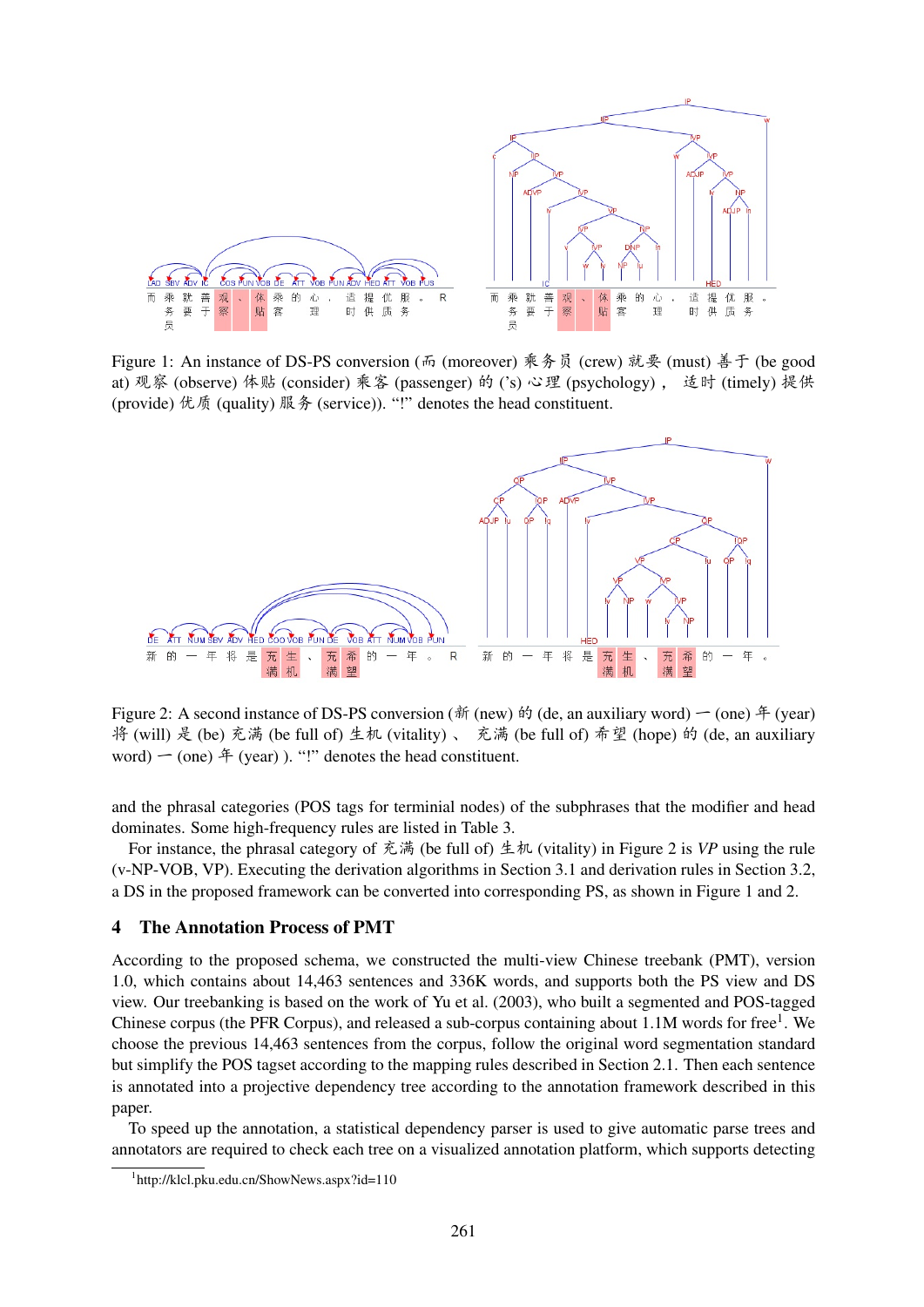| <b>HCate</b>   | <b>MCate</b>           | <b>DepCate</b> | <b>PCate</b>           | <b>HCate</b>           | <b>MCate</b>           | <b>DepCate</b> | <b>PCate</b> |
|----------------|------------------------|----------------|------------------------|------------------------|------------------------|----------------|--------------|
| V              | $\overline{\text{NP}}$ | <b>VOB</b>     | $\overline{\text{VP}}$ | $\overline{\text{VP}}$ | $\overline{\text{NP}}$ | <b>SBV</b>     | IP           |
| IP             | W                      | <b>PUS</b>     | IP                     | NP                     | W                      | <b>PUN</b>     | NP           |
| $\mathbf n$    | NP                     | ATT            | NP                     | <b>VP</b>              | IP                     | IC             | IP           |
| p              | NP                     | POB            | PP                     | n                      | CP                     | <b>ATT</b>     | NP           |
| $\mathbf n$    | <b>DNP</b>             | ATT            | NP                     | NP                     | CP                     | <b>ATT</b>     | NP           |
| u              | VP                     | DE             | CP                     | NP                     | <b>DNP</b>             | <b>ATT</b>     | NP           |
| N <sub>P</sub> | n                      | COO            | NP                     | V                      | IP                     | <b>VOB</b>     | <b>VP</b>    |
| <b>VP</b>      | n                      | <b>SBV</b>     | IP                     | <b>VP</b>              | V                      | <b>ADV</b>     | <b>VP</b>    |
| u              | IP                     | DE             | CP                     | NP                     | NP                     | <b>ATT</b>     | NP           |
| p              | <b>LCP</b>             | POB            | PP                     | <b>VP</b>              | $\mathbf{c}$           | LAD            | <b>VP</b>    |
| <b>VP</b>      | d                      | <b>ADV</b>     | <b>VP</b>              | <b>VP</b>              | <b>PP</b>              | <b>ADV</b>     | <b>VP</b>    |
| IP             | IP                     | IC             | IP                     | <b>VP</b>              | NP                     | <b>VOB</b>     | VP           |
| u              | NP                     | DE             | <b>DNP</b>             | <b>VP</b>              | $\mathbf{r}$           | <b>SBV</b>     | IP           |
| NP             | NP                     | COO            | NP                     | <b>VP</b>              | r                      | <b>SBV</b>     | IP           |
| NP             | n                      | ATT            | NP                     | VP                     | VP                     | IC             | IP           |

Table 3: Some rules for generating phrasal categories. HCate, MCate and PCate denote the phrasal category of the head subphrase, the modifier subphrase and the combined phrase, respectively.

invalid derivation from DS to PS.

For quality control, a detailed annotation guideline is provided with abundant instances for different types of syntactic structures in Mandarin Chinese. More information of the guideline can be found in an extended version of this paper. In addition, we adopt the annotation strategy for the construction of the Penn Chinese Treebank (Xue et al., 2000) — one annotator examines an automatic parse tree first, and a second annotator verifies the annotation of the first annotator.

### 5 A Transition-Based Parser for Multi-view Treebank

In order to demonstrate the usefulness of our treebank in comparison with existing Chinese treebanks, we perform empirical analysis to the treebank, by the statistical dependency parsing and dependency-tostring machine translation tasks. Several researchers explored joint DS and PS information to enhance the quality of syntactic parsing (Wang and Zong, 2010; Farkas and Bohnet, 2012; Sun and Wan, 2013). Most tried to combine the outputs of constituent and dependency parsers by stacking or bagging. Since our treebank is multi-view, it is possible to combine DS features and PS features directly in the decoding process.

We implemented an arc-standard transition-based dependency parser (Nivre, 2008) based on the arceager parser of Zhang and Nivre (2011), which is a state-of-the-art transition-based dependency parser (Zhang and Nivre, 2012). It is more reasonable to derive the phrasal category of a phrase after the complete subtree (phrase) rather than partial subtree headed by a word has been built. The arc-standard parser differs from the arc-eager parser in that it postpones the attachment of right-modifiers until the complete subtrees headed by the modifiers themselves have been built. Because of this, we add PS features into an arc-standard parser rather than an arc-eager one.

The parser processes a sentence from left to right, using a stack to maintain partially built derivations and a queue to hold next incoming words. Three transition actions (LEFT, RIGHT and SHIFT) are defined to consume input words from the queue and construct arcs using the stack (Nivre, 2008):

LEFT pops the second top item off the stack, and adds it as a modifier to the top of the stack;

RIGHT pops the top item off the stack, and adds it as a modifier to the second top of the stack;

SHIFT removes the front of the queue and pushes it onto the top of the stack.

Table 4 show the feature templates of our parser, most of which are based on those of Zhang and Nivre (2011). The contextual information consists of the top four nodes of the stack  $(S_3, S_2, S_1 \text{ and } S_0)$ , the next three input words  $(N_0, N_1$  and  $N_2$ ), the left and right children  $(\ell d, rd)$  of these nodes, and the distance between  $S_0$  and  $S_1$ . Word and POS information from the context are manually combined.

Due to the multi-view nature of our treebank, the DS parser can be extended naturally to incorporate PS information. Further, because our PS is binary branching, each constituent corresponds to a dependency link. In the decoding process, we derive the phrasal category *c* of a subtree whenever a dependency link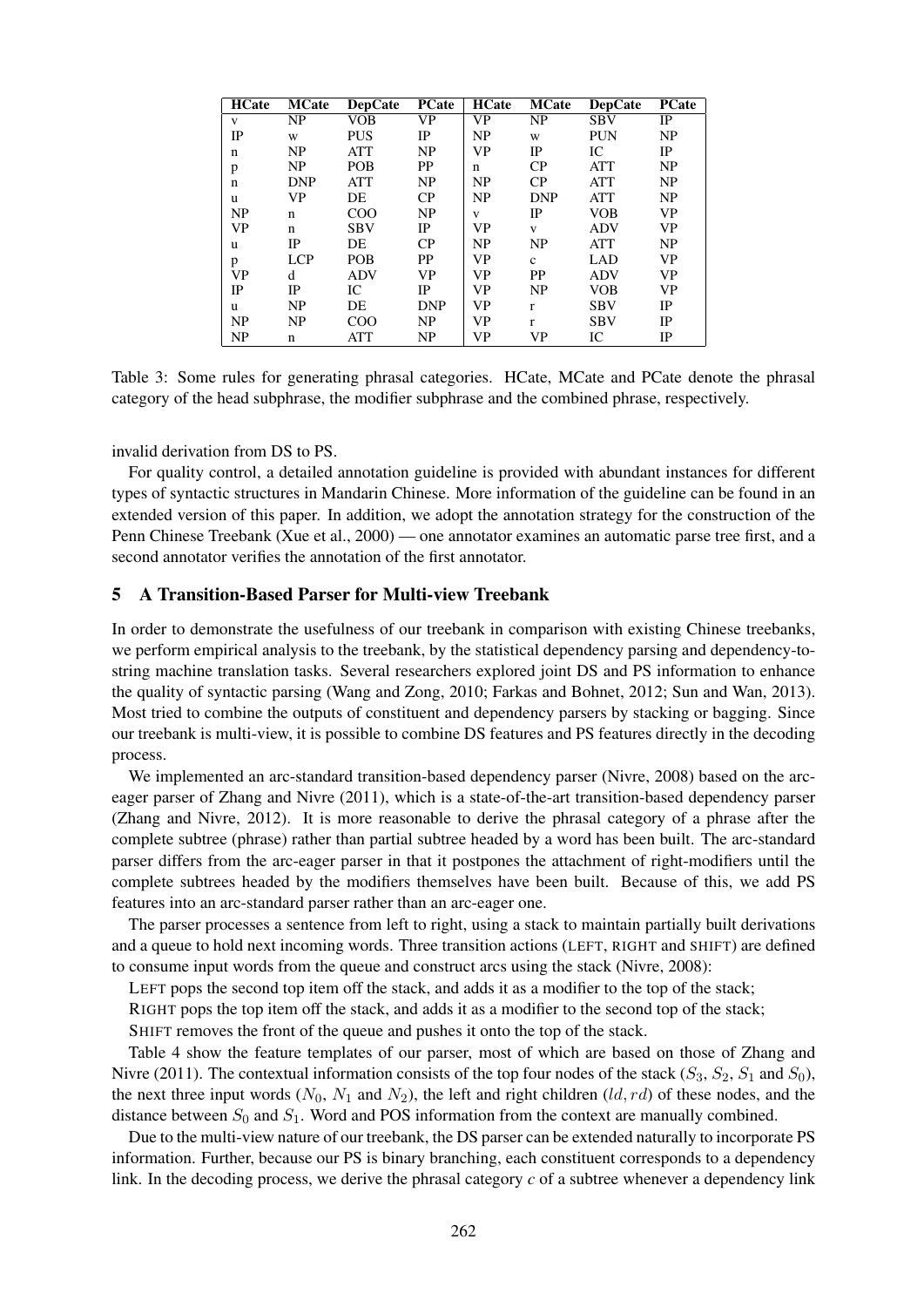| features of stack top      | $S_0wt; S_0w; S_0t; S_1wt; S_1w; S_1t; S_2wt; S_2w; S_2t; S_3wt; S_3w; S_3t; N_0wt;$                                            |
|----------------------------|---------------------------------------------------------------------------------------------------------------------------------|
| features of next input     | $N_0w; N_0t; N_1wt; N_1w; N_1t; N_2wt; N_2w; N_2t;$                                                                             |
| bigram features            | $S_0 w S_1 w$ ; $S_0 w S_1 t$ ; $S_0 t S_1 w$ ; $S_0 t S_1 t$ ; $S_0 w N_0 w$ ; $S_0 w N_0 t$ ; $S_0 t N_0 w$ ; $S_0 t N_0 t$ ; |
| children features of $S_0$ | $S_0ldw; S_0ldt; S_0ldwt; S_0ldd; \overline{S_0}r dw; S_0r dt; S_0rdwt; S_0rdd;$                                                |
| children features of $S_1$ | $S_1ldw; S_1ldt; S_1ldwt; S_1ldd; S_1rdw; S_1rdt; S_1rdwt; S_1rdd;$                                                             |
| distance features          | $S_0wDistance(S_0, S_1); S_0tDistance(S_0, S_1); S_1wDistance(S_0, S_1); S_1tDistance(S_0, S_1);$                               |
| <b>PS</b> features         | $S_0c; S_1c; S_0cS_1c; S_0wS_1c; S_0tS_1c; S_0wS_1dS_1c; S_1wS_0c; S_1tS_0c; S_1wS_0dS_0c; S_0cS_1cS_0S_1c$                     |

Table 4: Transition-based feature templates for the arc-standard dependency parser. *w*=word; *t*=POS tag. *d*=dependency category. *c*=phrasal category.

is established, using the derivation rules in Table 3. Using *c* and its combination with other features, we can produce several PS features, as shown in Table 4. By this simple extension of features, we arrive at an efficient linear-time joint DS and PS parser.

## 6 Experiments

## 6.1 Syntactic Parsing

PMT 1.0 contains all the articles of People's Daily from January 1st to January 10th, 1998. Sentences 12001-13000 and 13001-14463 are used as the development and test set, respectively. The remaining sentences are used as training data.

Several state-of-the-art statistical parsers, including Mate-tools (Bohnet, 2010)<sup>2</sup>, BerkeleyParser (Petrov and Klein, 2007)<sup>3</sup>, ZPar-dep (Zhang and Nivre, 2011) and ZPar-con (Zhang and Clark, 2009; Zhu et al.,  $2013)^4$  are used for comparison. We used the gold segmentation, and the Stanford POS tagger (Toutanova et al., 2003) (version 3.3.1) to provide automatic POS tags for all the experiments. The POS tagger was trained on the PKU corpus (Yu et al., 2003) containing articles of People's Daily from January 2000 to June 2000. It achieved a 95.78% precision on the PMT. In the baseline parser (Ours-standard), the feature templates in Table 4 except the PS features are used. We refer to the parser after adding PS features as Ours-PS. The results of dependency (ZPar-eager, Ours-standard, Ours-PS and Mate-tools) and constituent parsers (BerkeleyParser and ZPar-con) are measured by the unlabeled accuracy score (UAS), labeled accuracy score (LAS) and bracketing f-measure (BF), respectively.

We display the parsing results in Table 5. Our dependency parser (Ours-PS) outperforms the baseline parser (Ours-standard) with a 0.47% increase in UAS. For additional evaluation, we also converted the DS trees parsed by the dependency parsers to PS using the conversion procedure in Section 3, in order to compare the results of dependency parsers and constituent parsers. The three ZPar-based dependency parsers gave higher accuracies than the two state-of-the-art constituent parsers. In particular, the DS2PS outputs of Ours-PS parser outperforms the PS outputs of Berkeley Parer with 0.62% higher BF.

Both Zhang and Clark (2011) and Petrov and McDonald (2012) show that DS trees converted from the outputs of PS parsers outperform those produced directly by DS parsers trained on DS conversions of the CTB. Interestingly, our evaluation on the PMT gave results in the opposite direction: parsers trained on the DS treebank outperforms parsers trained on the PS conversion. One possible reason is that parser errors can be hidden in the conversion process. Take the sentence in Figure 3 for example. Figure 3(a) shows the correct PS while Figure 3(b) shows an incorrect parser output. In particular, " $\mathcal{N}$   $\mathcal{V}$  (dawn)" is put under the incorrect constituent. When converted into DS, both lead to the correct link, with "黎  $\mathfrak{R}$  (dawn)" being the SBV modifier of " $\mathfrak{F}$  " (come)" (Figure 3(c)). As a result, the PS parser error is erased in the conversion into DS. The same can happen in DS to PS conversion.

## 6.2 Dependency-to-string Machine Translation

We compare the effects of our treebank and the Stanford dependencies converted from CTB on machine translation, using the dependency-to-string system of Xie et al. (2011). Our training corpus consists of

<sup>2</sup> https://code.google.com/p/mate-tools/

<sup>3</sup> http://code.google.com/p/berkeley-parser-analyser/

<sup>4</sup> http://sourceforge.net/projects/zpar/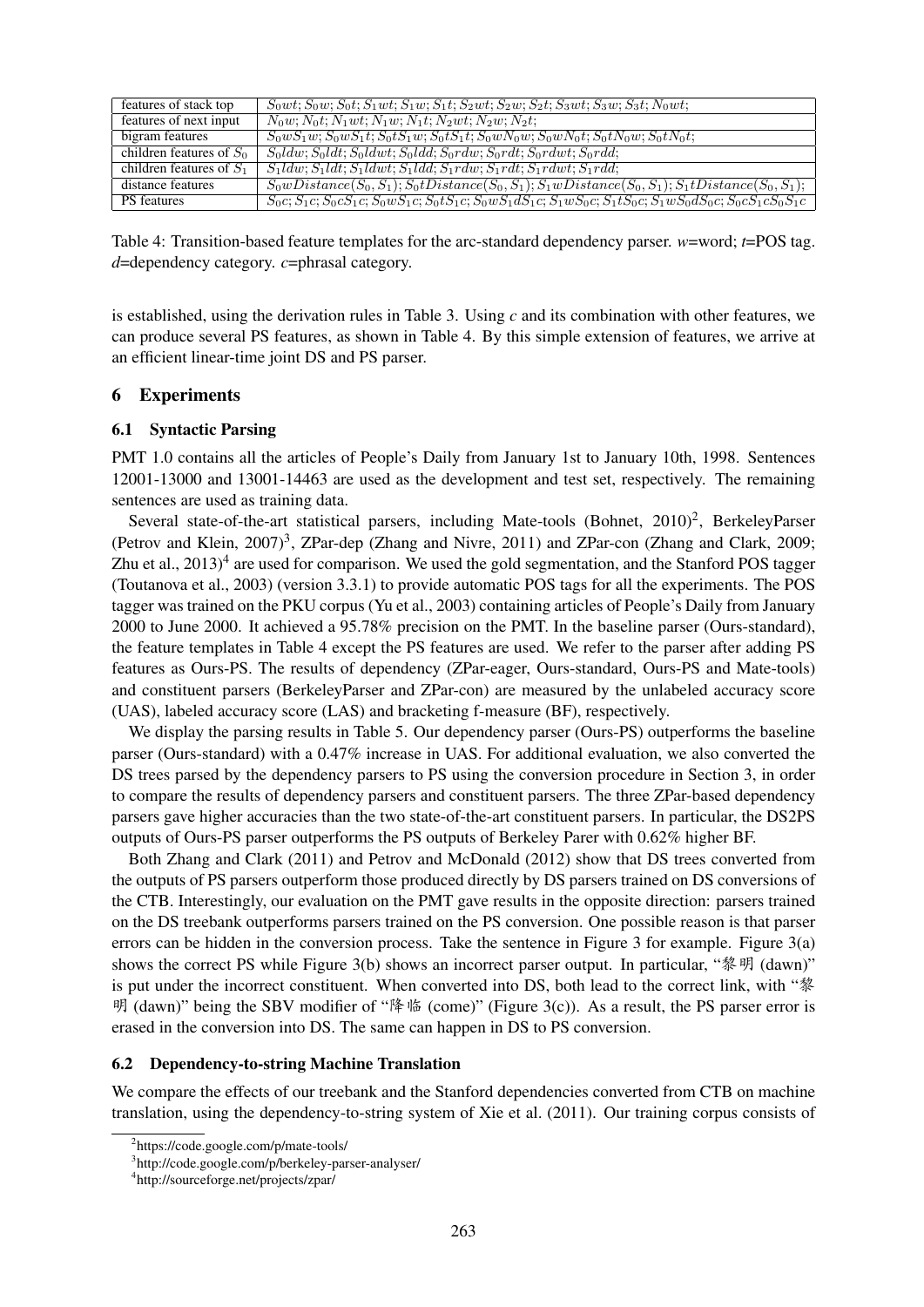

Figure 3: An instance where PS parser error is erased in the PS to DS conversion ( $\uparrow\downarrow\uparrow\downarrow\downarrow$  (bright)  $\uparrow\uparrow$  (de, an auxiliary word) 黎明 (dawn) 又 (again)  $\sim$  (one) 次(time) 降临 (come) 在 (in) 珠江 (the Pearl River)  $\Box$  (estuary)). "!" denotes the head constituent.

| <b>Dependency Parsing</b> |            |            | <b>Constituent Parsing</b> |                  | <b>Constituent Parsing(DS2PS)</b> |                  |
|---------------------------|------------|------------|----------------------------|------------------|-----------------------------------|------------------|
| <b>Parsers</b>            | <b>UAS</b> | <b>LAS</b> | $len \leq 40$ words        | <b>Unlimited</b> | $len \leq 40$ words               | <b>Unlimited</b> |
| Mate-tools                | 82.98      | 79.37      |                            |                  | 84.77                             | 83.43            |
| ZPar-dep                  | 82.73      | 80.20      |                            |                  | 85.47                             | 84.33            |
| Ours-standard             | 82.81      | 80.04      |                            |                  | 85.53                             | 84.47            |
| Ours-PS                   | 83.28      | 80.50      |                            |                  | 85.92                             | 84.84            |
| <b>Berkeley Parser</b>    |            |            | 85.25                      | 84.22            |                                   |                  |
| ZPar-con                  |            |            | 85.02                      | 84.12            |                                   |                  |

Table 5: Parsing results on our treebank using automatic POS-tags.

31K Chinese-English sentence pairs from the Xinhua Corpus (Liu et al., 2006), and we used NIST MT Evaluation 2006 test set as the development set, and the NIST 2003 (MT03), 2004 (MT04) and 2005 (MT05) test sets as the test sets. For Stanford dependency trees, we parsed the source sentences with the Stanford Parser (Chang et al., 2009) (version 3.3.1), which was trained on CTB 7.0. For the PMT treebank, we used the Ours-PS parser, trained with 14000 sentences (the last 463 sentences are used as development data for the parser). All the MT configurations are the same as Xie et al. (2011).

The results are shown in Table 6. The Chinese-English translation outputs using our parser and treebank are slightly lower but comparable to those using the Stanford Parser. Note that our treebank contains 336K words on People's Daily, while the CTB 7.0 contains about 1.19M words, most on Xinhua, the source of the MT training and test data. This result to some degree demonstrates the usefulness of our treebank for NLP applications, in comparison with a well-established treebank.

## 7 Related Work

PS Treebanks and DS Conversion PTB (Marcus et al., 1993) and CTB (Xue et al., 2000) are the most widely used treebanks for English and Chinese in the literature. Both are in PS. For conversion from PS to DS, a head-table approach (Magerman, 1994; Collins, 2003; Yamada and Matsumoto, 2003; Sun and Jurafsky, 2004; Nivre, 2006; Johansson and Nugues, 2007; Duan et al., 2007; Zhang and Clark, 2008) is widely used. However, the reliability of head tables has been questioned (Xue, 2007). Xue (2007) proposed a novel approach that better exploits the structural information in the CTB and pointed out that the results of the approach and the widely used Penn2Malt tools<sup>5</sup> agree only 60.6% in terms of unlabeled dependency. The coordination structures, in particular, are not properly converted by Penn2Malt.

DS Treebanks and PS Conversion An existing DS treebank for Chinese is the Chinese Dependency Treebank (Che et al., 2012), which is not designed as a multi-view treebank. For conversion from DS to PS, Xia and Palmer (2001) compare three algorithms. These algorithms do not use a rich set of

<sup>5</sup> http://stp.lingfil.uu.se/ nivre/research/Penn2Malt.html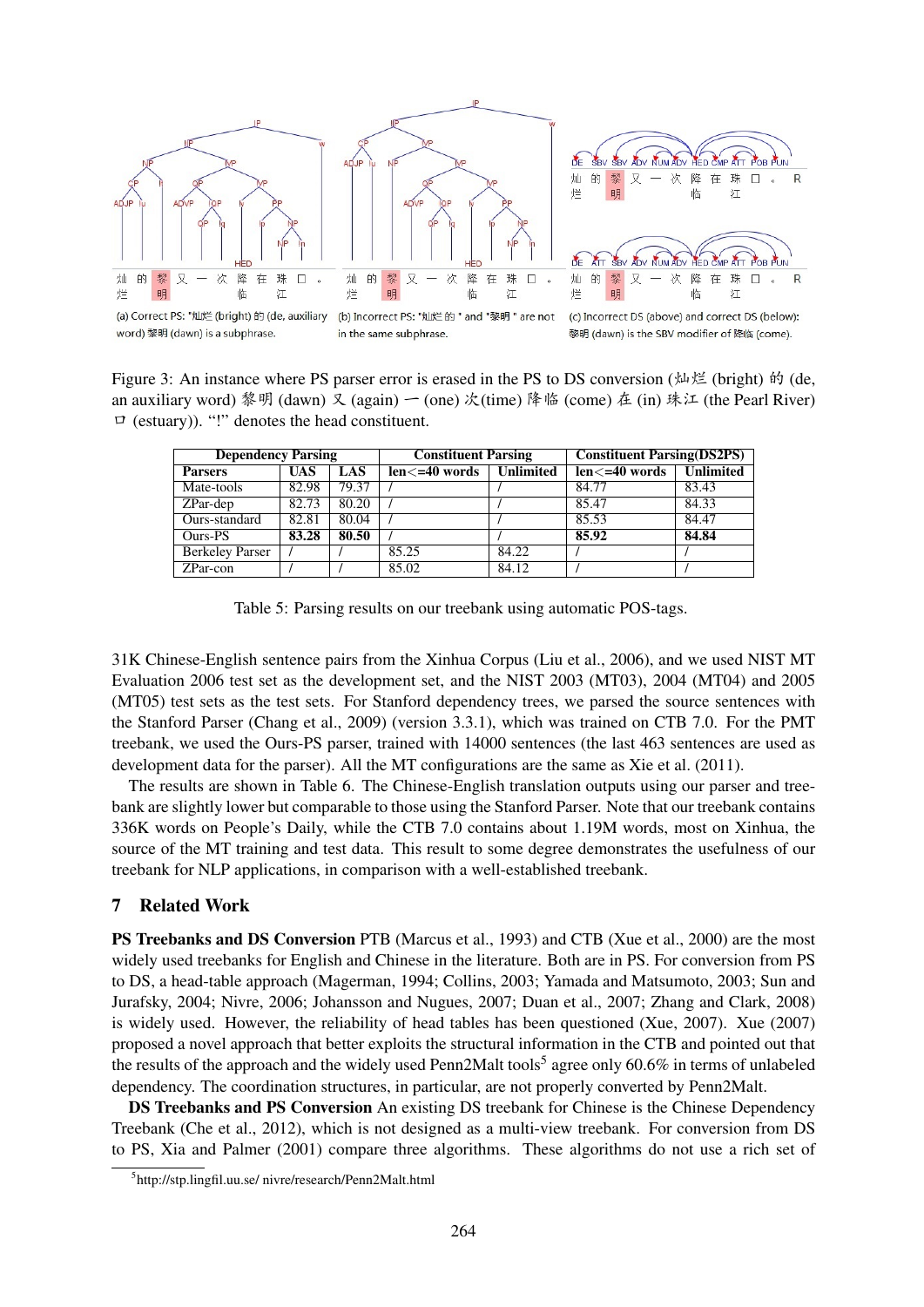| <b>Parsers</b>         | <b>Treebank</b> | MT03(BLEU4) | MT04(BLEU4) | MT05(BLEU4) |
|------------------------|-----------------|-------------|-------------|-------------|
| <b>Stanford Parser</b> | CTB 7.0         | 28.23       | 29.00       | 25.72       |
| Ours-PS                | <b>PMT 1.0</b>  | 27.73       | 28.71       | 25.20       |

Table 6: Results of dependency-to-string machine translation.

dependency categories, only distinguishing arguments and modifiers. Xia et al. (2009) propose a DS-to-PS algorithm, which assumes that a given DS is identical to a flattened version of the desired PS, and then introduce a set of conversion rules. Their error analysis show that coordination and punctuation amount to about 32.1% of conversion errors, while other errors fall into missing content in DS and inconsistency in the target treebank (PTB). This analysis demonstrates that coordination and punctuation should be tackled carefully for the conversion between PS and DS, which we do in the design of our treebank. Bhatt et al. (2011) presented three scenarios arising in the conversion of DS into PS. Bhatt and Xia (2012) further described 7 phenomena of incompatibility in the conversion from DS to PS, mainly involving the annotation of empty categories, yet coordination structure and punctuation were not discussed.

Multi-view Treebanks The Tiger (Brants et al., 2002) and TüBa-D/Z (Telljohann et al., 2003) treebanks for German seek to explicitly represent both PS and DS by labeling both nodes and edges in the syntactic tree. For these treebanks, both dependency categories and phrasal categories have been annotated explicitly. The English side of the Czech-English parallel corpus is annotated and linked also as both PS (original PTB annotation) and DS (Hajic et al., 2012), while the DS is a conversion of the original PS. Our multi-view treebank is different in that dependency categories and phrasal categories derive from each other. The Hindi/Urdu treebank (Xia et al., 2009; Palmer et al., 2009; Bhatt et al., 2009) can be taken as a multi-view treebank. Its PS view is derived automatically from the DS. However, the converted PS is not a PS with a full hierarchy but a flattened one (Xia et al., 2009).

## 8 Conclusion

We presented an DS-based multi-view annotation framework, and built a Chinese treebank according to the framework and an arc-standard transition-based dependency parser that exploits the multi-view nature of the treebank. We used SMT as an example to demonstrate the usefulness of our treebank for NLP applications. Experiments showed that the proposed treebank and parser can give similar results to the Stanford Parser trained on CTB 7.0. We make our treebank (PMT 1.0) (http://klcl.pku. edu.cn/ResourceList.aspx), the DS to PS conversion script and the proposed parser (http: //sourceforge.net/projects/zpar/) freely available.

# Acknowledgments

We gratefully acknowledge the invaluable assistance of Jun Xie in helping us make experiments on dependency-to-string machine translation. We thank Ji Ma for helpful suggestions and comments, and Yijia Liu for providing a generic arc-standard dependency parser. We also thank all the students from Ludong University and Leshan Normal University for annotating the large-scale treebank. Special thanks to Xiaoyan Wang, Na Wei and Huarong Ni from Ludong University. Finally, we thank the anonymous reviewers for their constructive comments, and gratefully acknowledge the support of the Singapore Ministry of Education (MOE) AcRF Tier 2 grant T2MOE201301, the National Natural Science Foundation of China (No. 61103089, No. 61373056), National High Technology Research and Development Program of China (863 Program) (No. 2012AA011101), Major National Social Science Fund of China (No. 12&ZD227), Scientific Research Foundation of Shandong Province Outstanding Young Scientist Award (No. BS2013DX020) and Humanities and Social Science Projects of Ludong University (No. WY2013003).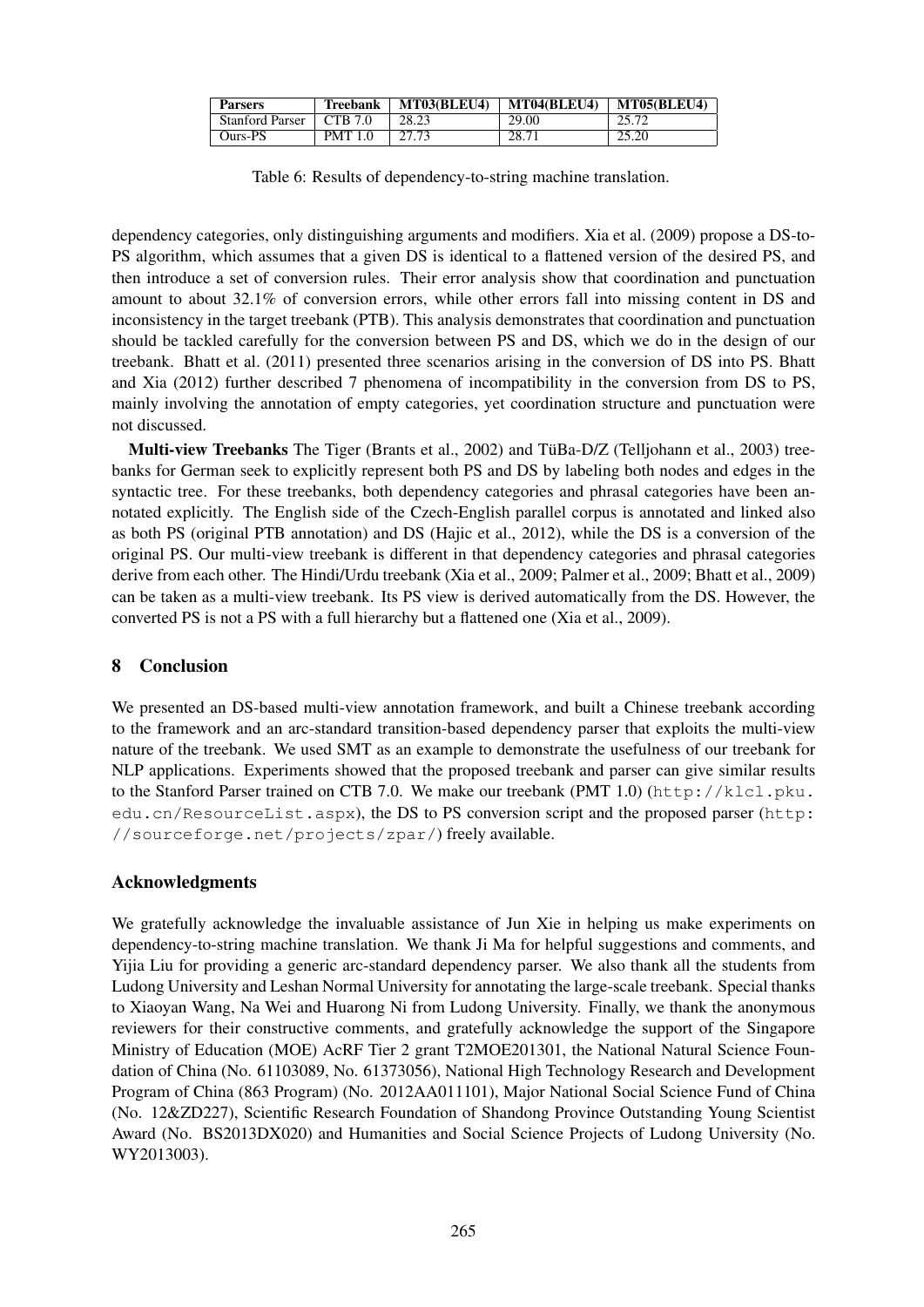#### References

- Rajesh Bhatt and Fei Xia. 2012. Challenges in converting between treebanks: a case study from the hutb. In *Proceedings of META-RESEARCH Workshop on Advanced Treebanking, in conjunction with LREC-2012, Istanbul, Turkey*.
- Rajesh Bhatt, Bhuvana Narasimhan, Martha Palmer, Owen Rambow, Dipti Misra Sharma, and Fei Xia. 2009. A multi-representational and multi-layered treebank for hindi/urdu. In *Proceedings of the Third Linguistic Annotation Workshop*, pages 186–189.
- Rajesh Bhatt, Owen Rambow, and Fei Xia. 2011. Linguistic phenomena, analyses, and representations: Understanding conversion between treebanks. In *Proceedings of IJCNLP 2011*, pages 1234–1242.
- Bernd Bohnet. 2010. Very high accuracy and fast dependency parsing is not a contradiction. In *Proceedings of COLING 2010*, pages 89–97.
- Sabine Brants, Stefanie Dipper, Silvia Hansen, Wolfgang Lezius, and George Smith. 2002. The TIGER treebank. In *Proceedings of the workshop on treebanks and linguistic theories*, volume 168.
- Pi-Chuan Chang, Huihsin Tseng, Dan Jurafsky, and Christopher D Manning. 2009. Discriminative reordering with chinese grammatical relations features. In *Proceedings of the Third Workshop on Syntax and Structure in Statistical Translation*, pages 51–59.
- Eugene Charniak. 2000. A maximum-entropy-inspired parser. In *Proceedings of the NAACL 2000*, pages 132– 139.
- Wanxiang Che, Li Zhenghua, and Liu Ting. 2012. *Chinese Dependency Treebank 1.0*. Linguistic Data Consortium.
- Baoya Chen. 1999. *Chinese Linguistic Methodology in the 21th Century, 1898-1998*. Shandong Education Publishing House.
- Baoya Chen. 2009. *Contemporary Linguistics*. Higher Education Press.
- Michael Collins, Lance Ramshaw, Jan Hajič, and Christoph Tillmann. 1999. A statistical parser for czech. In *Proceedings of the 37th annual meeting of the Association for Computational Linguistics on Computational Linguistics*, pages 505–512. Association for Computational Linguistics.
- Michael Collins. 2003. Head-driven statistical models for natural language parsing. *Computational linguistics*, 29(4):589–637.
- Xiangyu Duan, Jun Zhao, and Bo Xu. 2007. Probabilistic parsing action models for multi-lingual dependency parsing. In *Proceedings of EMNLP-CoNLL 2007*, pages 940–946.
- Richard Farkas and Bernd Bohnet. 2012. Stacking of dependency and phrase structure parsers. In *Proceedings of COLING 2012*, pages 849–866.
- Jan Hajic, Eva Hajicová, Jarmila Panevová, Petr Sgall, Ondrej Bojar, Silvie Cinková, Eva Fucíková, Marie Mikulova, Petr Pajas, Jan Popelka, et al. 2012. Announcing prague czech-english dependency treebank 2.0. In ´ *LREC*, pages 3153–3160.
- Chu-Ren Huang, Feng-Yi Chen, Keh-Jiann Chen, Zhao-ming Gao, and Kuang-Yu Chen. 2000. Sinica treebank: design criteria, annotation guidelines, and on-line interface. In *Proceedings of the second workshop on Chinese language processing: held in conjunction with the 38th ACL-Volume 12*, pages 29–37.
- Richard Johansson and Pierre Nugues. 2007. Extended constituent-to-dependency conversion for English. In *16th Nordic Conference of Computational Linguistics*, pages 105–112. University of Tartu.
- Yang Liu, Qun Liu, and Shouxun Lin. 2006. Tree-to-string alignment template for statistical machine translation. In *Proceedings of COLING-ACL 2006*, pages 609–616. Association for Computational Linguistics.
- David M Magerman. 1994. Natural language parsing as statistical pattern recognition. *arXiv preprint cmplg/9405009*.
- Mitchell P Marcus, Mary Ann Marcinkiewicz, and Beatrice Santorini. 1993. Building a large annotated corpus of English: The Penn Treebank. *Computational linguistics*, 19(2):313–330.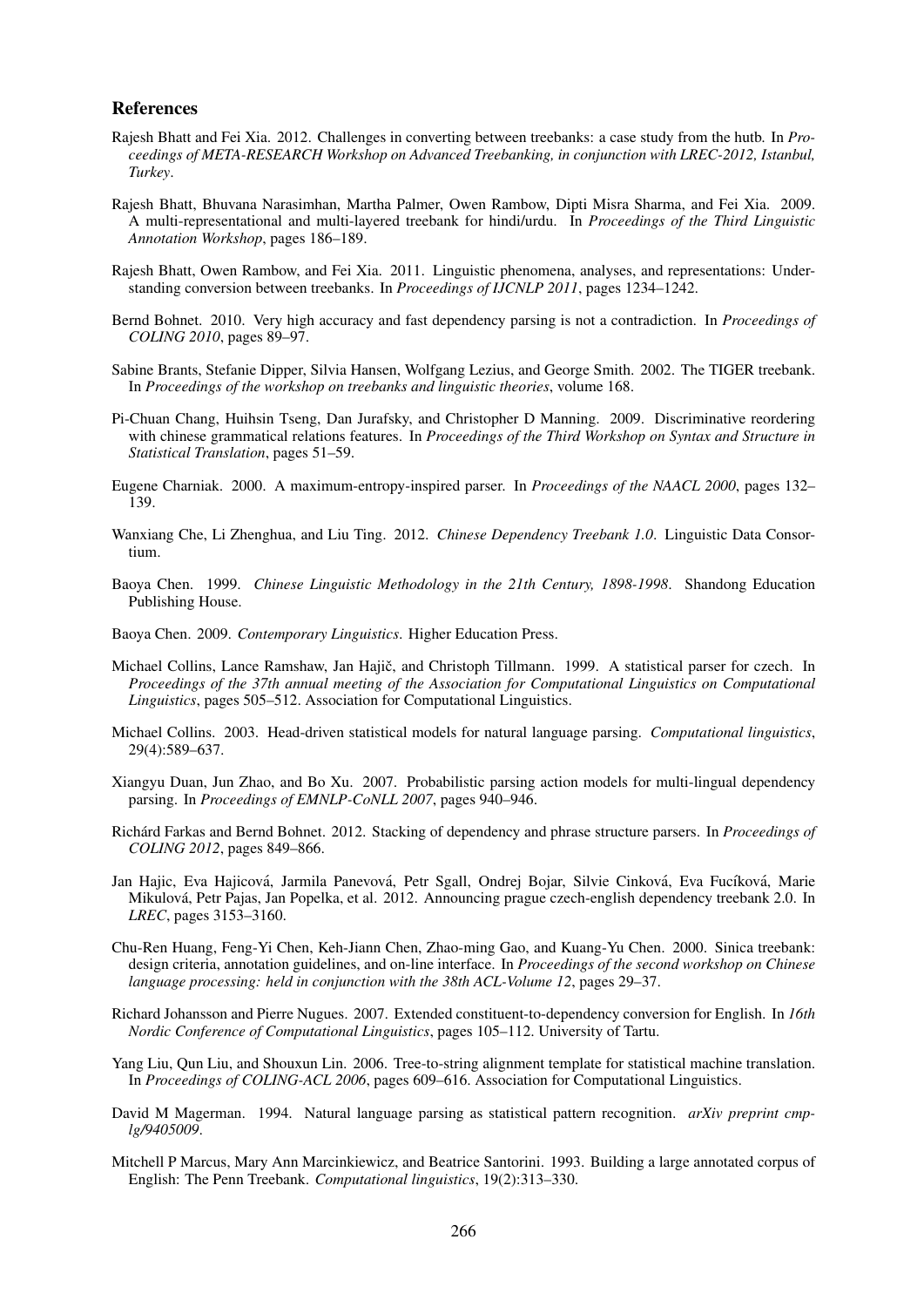- Ryan McDonald, Fernando Pereira, Kiril Ribarov, and Jan Hajič. 2005. Non-projective dependency parsing using spanning tree algorithms. In *Proceedings of HLT-EMNLP 2005*, pages 523–530.
- Fandong Meng, Jun Xie, Linfeng Song, Yajuan Lü, and Qun Liu. 2013. Translation with source constituency and dependency trees. In *Proceedings of EMNLP 2010*, pages 1066–1076.
- Joakim Nivre. 2006. *Inductive dependency parsing*. Springer.
- Joakim Nivre. 2008. Algorithms for deterministic incremental dependency parsing. *Computational Linguistics*, 34(4):513–553.
- Martha Palmer, Rajesh Bhatt, Bhuvana Narasimhan, Owen Rambow, Dipti Misra Sharma, and Fei Xia. 2009. Hindi syntax: Annotating dependency, lexical predicate-argument structure, and phrase structure. In *The 7th International Conference on Natural Language Processing*, pages 14–17.
- Slav Petrov and Dan Klein. 2007. Improved inference for unlexicalized parsing. In *Proceedings of HLT-NAACL 2007*, pages 404–411.
- Slav Petrov and Ryan McDonald. 2012. Overview of the 2012 shared task on parsing the web. In *Notes of the First Workshop on Syntactic Analysis of Non-Canonical Language (SANCL)*, volume 59.
- Owen Rambow, Cassandre Creswell, Rachel Szekely, Harriet Taber, and Marilyn A Walker. 2002. A dependency treebank for english. In *Proceedings of LREC 2002*.
- Owen Rambow. 2010. The simple truth about dependency and phrase structure representations: An opinion piece. In *Proceedings of HLT-NAACL 2010*, pages 337–340.
- Honglin Sun and Daniel Jurafsky. 2004. Shallow semantc parsing of Chinese. In *Proceedings of HLT-NAACL 2004*, pages 249–256.
- Weiwei Sun and Xiaojun Wan. 2013. Data-driven, PCFG-based and pseudo-PCFG-based models for Chinese dependency parsing. *Transactions of the Association for Computational Linguistics*, 1(1):301–314.
- Heike Telljohann, Erhard W Hinrichs, Sandra Kübler, Heike Zinsmeister, and Kathrin Beck. 2003. Stylebook for the tübingen treebank of written german (tüba-d/z). In Seminar für Sprachwissenschaft, Universität Tübingen, *Germany*.
- Kristina Toutanova, Dan Klein, Christopher D Manning, and Yoram Singer. 2003. Feature-rich part-of-speech tagging with a cyclic dependency network. In *Proceedings of NAACL 2003-Volume 1*, pages 173–180.
- Zhiguo Wang and Chengqing Zong. 2010. Phrase structure parsing with dependency structure. In *Proceedings of Coling 2010: Posters*, pages 1292–1300.
- Fei Xia and Martha Palmer. 2001. Converting dependency structures to phrase structures. In *Proceedings of HLT 2001*, pages 1–5. Association for Computational Linguistics.
- Fei Xia, Owen Rambow, Rajesh Bhatt, Martha Palmer, and Dipti Misra Sharma. 2009. Towards a multirepresentational treebank. In *The 7th International Workshop on Treebanks and Linguistic Theories*.
- Jun Xie, Haitao Mi, and Qun Liu. 2011. A novel dependency-to-string model for statistical machine translation. In *Proceedings of EMNLP 2011*, pages 216–226.
- Nianwen Xue, Fei Xia, Shizhe Huang, and Anthony Kroch. 2000. The bracketing guidelines for the penn chinese treebank (3.0).
- Nianwen Xue. 2007. Tapping the implicit information for the PS to DS conversion of the chinese treebank. In *Proceedings of the Sixth International Workshop on Treebanks and Linguistics Theories*.
- Hiroyasu Yamada and Yuji Matsumoto. 2003. Statistical dependency analysis with support vector machines. In *Proceedings of IWPT 2003*, volume 3.
- Shiwen Yu, Huiming Duan, Xuefeng Zhu, Bin Swen, and Baobao Chang. 2003. Specification for corpus processing at peking university: Word segmentation, pos tagging and phonetic notation. *Journal of Chinese Language and Computing*, 13(2):121–158.
- Yue Zhang and Stephen Clark. 2008. A tale of two parsers: investigating and combining graph-based and transition-based dependency parsing using beam-search. In *Proceedings of EMNLP 2008*, pages 562–571.